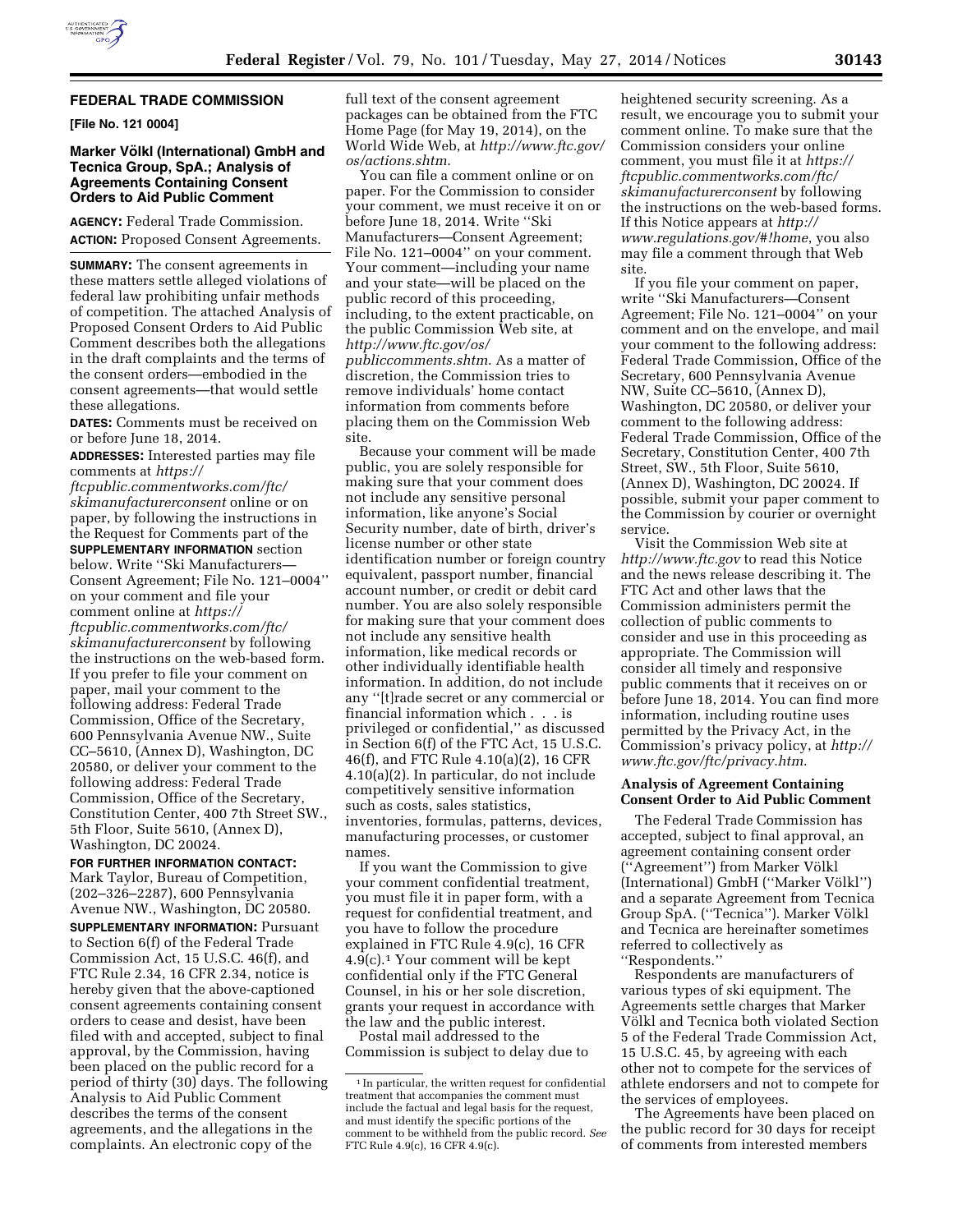of the public. Comments received during this period will become part of the public record. After 30 days, the Commission will again review the Agreements and comments received, and will decide whether it should withdraw from the Agreements or make final the orders contained in the Agreements.

The purpose of this Analysis to Aid Public Comment is to invite and facilitate public comment concerning the proposed orders. It is not intended to constitute an official interpretation of the Agreements and proposed orders, or in any way to modify their terms.

The proposed orders are for settlement purposes only and do not constitute an admission by the Respondents that they violated the law or that the facts alleged in the Complaint, other than jurisdictional facts, are true.

#### **I. The Complaints**

This action addresses anticompetitive conduct in the ski equipment industry. The allegations of the Complaints are summarized below.

## *A. Background*

Marker Völkl and Tecnica manufacture, market, and sell ski equipment. The most effective and most costly tool for marketing ski equipment consists of securing endorsements from prominent ski athletes.

Endorsement agreements between a ski equipment company and a ski athlete are typically of short duration, and are subject to renewal. Commonly, the ski athlete: (i) Authorizes the company to use the athlete's name and likeness in promotions and in advertisements, (ii) agrees to use and promote the company's equipment on an exclusive basis, (iii) agrees to display the company's equipment when the athlete can attract media exposure, such as by holding up the skis at the end of a race, or taking the skis to the podium when receiving a medal, and/or (iv) agrees to appear at promotional events on behalf of the company. The association of a ski equipment brand with a prominent ski athlete generates sales, goodwill, and other benefits for the company.

As consideration for the ski athlete's endorsement services, the ski equipment company commonly provides the ski athlete with monetary compensation (keyed to the athlete's success in competitions), support services at competitions, free or discounted equipment, and/or travel expenses.

Ordinarily, ski equipment companies compete with one another to secure the endorsement services of prominent ski athletes. At the expiration of an endorsement agreement, a ski athlete can be induced to switch from one company to another in return for greater compensation, in much the same way that an employee can be induced to change employers in return for a higher salary or better benefits.

Endorsement agreements are the primary source of income for professional ski athletes.

#### *B. The Marker Vo¨lkl/Tecnica Collaboration*

In 1992, Marker Völkl began collaborating with Tecnica in the marketing and distribution of certain complementary ski equipment: Völkl brand skis, and Tecnica brand ski boots. Initially, these companies were not competitors: Tecnica did not have a ski; Marker Völkl did not have a ski boot.

In 2003, Tecnica acquired the Nordica ski equipment unit from Benetton Group SpA. Nordica manufactured and sold both skis and ski boots. Tecnica acquired a second ski manufacturer, Blizzard GmbH (''Blizzard''), in 2006.

The ski brands acquired by Tecnica (Nordica and Blizzard brands) were not included in the Marker Völkl/Tecnica collaboration. That is, Tecnica independently manufactures, markets, and distributes Nordica skis and Blizzard skis, in competition with Völkl skis.

## *C. The Challenged Conduct*

Marker Völkl and Tecnica agreed not to compete with one another to secure the services of ski athletes and employees.

Beginning in or about 2004, Marker Völkl and Tecnica agreed not to compete with one another to secure the endorsement services of ski athletes. Specifically, Marker Völkl agreed not to solicit, recruit, or contract with a ski athlete who previously endorsed Tecnica's skis, or who was otherwise claimed by Tecnica. Tecnica agreed not to solicit, recruit, or contract with a ski athlete who previously endorsed Marker Völkl's skis, or who was otherwise claimed by Marker Völkl.

In 2007, Marker Völkl and Tecnica agreed to expand the scope of their noncompete agreements. Marker Völkl and Tecnica agreed not to compete for the services of any employee. Specifically, Marker Völkl agreed not to solicit, recruit, or contract with any employee of Tecnica. Tecnica agreed not to solicit, recruit, or contract with any employee of Marker Völkl.

Marker Völkl and Tecnica intended that these non-compete agreements would enable them to avoid bidding up (i) the cost of securing athlete endorsements, and (ii) the salaries paid to employees.

Respondents' conduct had the purpose, capacity, tendency, and likely effect of (i) restraining competition unreasonably, (ii) harming the economic interests of ski athletes, and (iii) harming the economic interests of the affected employees of Marker Völkl and Tecnica.

## **II. Legal Analysis**

The Complaint alleges that both the athlete non-compete agreement and the employee non-compete agreement violate Section 5 of the Federal Trade Commission Act, 15 U.S.C. 45.

These agreements are appropriately analyzed under the framework articulated by the Commission in the *Polygram* case.2 Agreements between competitors not to compete for professional services, for employees, or for other inputs, are presumptively anticompetitive or inherently suspect, if not *per se* unlawful.3

When an agreement is deemed inherently suspect, a party may avoid summary condemnation under the antitrust laws by advancing a legitimate

3*See, e.g., United States* v. *Brown,* 936 F.2d 1042 (9th Cir. 1991); *Mandeville Island Farms, Inc.* v. *Am. Crystal Sugar Co.,* 334 U.S. 219, 235 (1948). *See also Todd* v. *Exxon Corp.,* 275 F.3d 191, 198 (2d Cir. 2001) (stating that *per se* rule would ''likely apply'' to allegations of actual agreement among competitors to fix employee salaries); *Knevelbaard*  v. *Kraft Foods, Inc.,* 232 F.3d 979, 988–89 (9th Cir. 2000) (''Most courts understand that a buying cartel's low prices are illegal. . . . Clearly mistaken is the occasional court that considers low buying prices pro-competitive or that thinks sellers receiving illegally low prices do not suffer antitrust injury.''); *NBA v. Williams,* 45 F.3d 684, 687 (2d Cir. 1995) (''Absent justification under the Rule of Reason or some defense, employers who compete for labor may not agree among themselves to purchase that labor only on certain specified terms and conditions . . . Such conduct would be *per se*  unlawful.''); *Vogel* v. *Am. Soc'y of Appraisers,* 744 F.2d 598, 601 (7th Cir. 1984) (Posner, J.) (''[B]uyer cartels, the object of which is to force the prices that suppliers charge the members of the cartel below the competitive level, are illegal *per se.''*); *U.S.* v. *eBay,* 968 F. Supp. 2d 1030 (N.D. Cal. 2013) (denying defendant's motion to dismiss government's claim that an agreement between employers not to solicit or hire each other's employees was a naked restraint of trade subject to *per se* or quick look analysis).

These cases must be distinguished from (1) noncompete agreements between employers and their employees and (2) a no-hire agreement between the seller of a business and its buyer. Non-compete or no-hire agreements in those contexts do not generally receive *per se* condemnation to the extent that the courts deem the restraints ancillary to a legitimate and procompetitive transaction.

<sup>2</sup> *In the Matter of Polygram Holding, Inc., et al.,*  136 F.T.C. 310 (F.T.C. 2003), *aff'd,* 416 F.3d 29 (D.C. Cir. 2005). *See also* North Texas Specialty Physicians v. FTC, 528 F.3d 346 (5th Cir. 2008); *In the Matter of Realcomp II Ltd., A Corp..,* 2009–2 Trade Cas. (CCH) ¶ 76784 (F.T.C. Oct. 30, 2009).